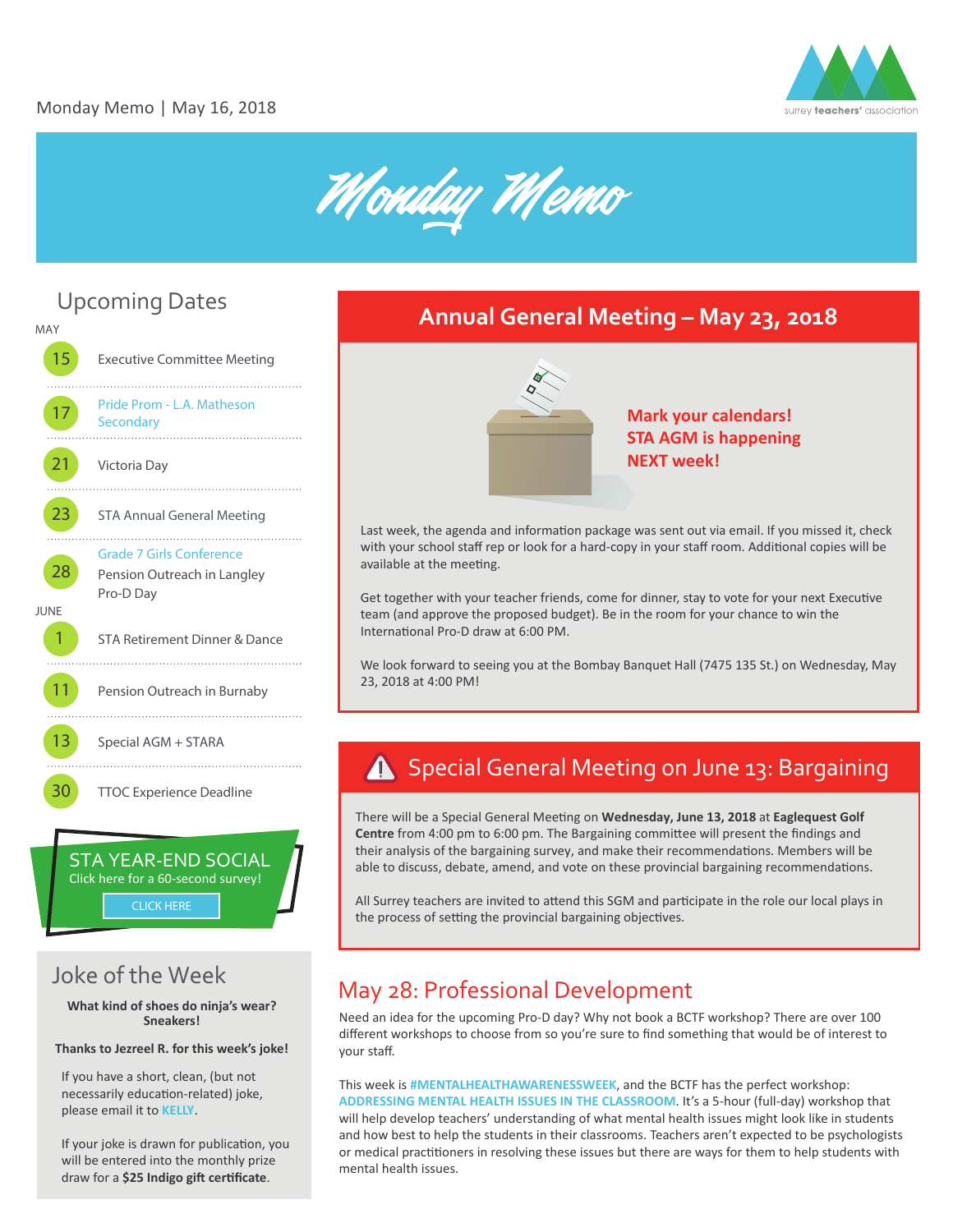#### Remedy Update: In Lieu Time

The provincial Memorandum of Agreement provides that remedy will be in the form of additional prep time, co-teaching time, or resource teacher time, but it permits local unions and districts to agree to other forms of remedy. The April 18 STARA meeting authorized the negotiation of two additional forms of remedy with the District: in lieu time, and a monetary payout for teachers who retire or otherwise leave the District and are owed remedy. We have concluded a **[LETTER OF AGREEMENT](http://www.surreyteachers.org/documents/MondayMemo/attachment/InLieuRemedyAgreement.pdf)** with the District on these points.

The BCTF remains firmly against "cash for kids", particularly when we will soon be bargaining class size and composition. It also maintains that unused remedy should carry over to the next school year. However, when teachers are retiring or moving districts and are owed remedy, there is no way for them to receive remedy after this year. For that reason, we have agreed that a cash payment is appropriate in those limited circumstances.

The difference between in lieu time and prep time is that for in lieu time, the teacher does not need to be at the school. In agreeing to permit in lieu time as a remedy, we were conscious of the need to facilitate the delivery of remedy for teachers who are owed large amounts of remedy, while not making failures to fill worse. For that reason, the agreement has some limits on when in lieu time will be accessible as a remedy:

• A teacher who is receiving in lieu time as a remedy needs to check in with the school 30 minutes before the start of the school day to verify whether there is a teacher available. If no TTOC has been dispatched, the teacher must come to work in a timely fashion, and the school's failure to fill protocol will provide coverage until they arrive. (The remedy is not lost in these circumstances.) If the remedy will be provided by a remedy teacher on staff, there is no obligation to check in before the start of the day.

• Where remedy will be provided by a TTOC dispatched for the day, it can only be accessed in amounts equal to full days (i.e. one teacher getting a day of remedy, or two teachers getting half a day each). However, if the remedy will be provided by a remedy teacher on staff, smaller increments of in lieu time are accessible.

Teachers who are owed remedy will need to consider for themselves whether in lieu time, particularly if it would be provided by a TTOC dispatched for the day, will be a workable remedy for them. Our advice continues to be that teachers cannot be forced to take remedy at a time when it will not be helpful to them, but our hope is that having in lieu time as an additional option will help more members to make use of it.

#### Sick? Use Sick Leave!



Teachers, if you are sick - please use your sick days! Take care of yourself so you can get better. Coming in to work while you are ill will only prolong your recovery and could potentially make more people sick. We know that it's hard to be away from your classroom, especially with the ongoing failures-to-fill causing uncertainty.

This week is **[#MENTALHEALTHAWARENESSWEEK](https://twitter.com/search?q=%23MentalHealthAwarenessWeek&src=tyah)** - mental health is important too! If you're away due to a mental health issue, it is a legitimate use of a sick day! If you are using your sick leave, and are approached by admin at any point, who question you about your sick day use, please contact **[KRISTINE OLSEN](mailto:grv-hs@surreyteachers.org)** in the STA office.

## Do You Know a Student Social Justice Superhero?



Teachers and counsellors, if you are aware of great Grade 12s in your schools who are actively involved in Social Justice work, please bring the Jennifer Wadge Memorial Social Justice Award to their attention. There are four awards of \$2000 each which can be spent on tuition or to pursue Social Justice work, such as attending a conference or working in an internship. The deadline this year is May 25, 2018. Please find the **[FORM](http://www.surreyteachers.org/documents/Forms/STA%20Jennifer%20Wadge%20award%202018.05.0.pdf)** on the STA website.

# Pride Prom: Celebrate the Majesty of You!

This year's Pride Prom will be hosted by L.A. Matheson Secondary on Thursday, **May 17, 2018** from 4:30 PM - 8:00 PM. It is open to all secondary students in Surrey, from Grade 8 through Grade 12. Tickets are \$2 at the door but students should sign up for the event in advance, by talking to the GSA/SOGI/Safe Harbour teacher at their school. Teachers, please email your list of student names to **ANNIE OHANA** ahead of the event.

[If you are able to v](mailto:ohana_a@surreyschools.ca)olunteer, donate door prizes, or help with the event in any way, please let **ANNIE** know!

#SurreyPrideProm2018

## **Retirement Dinner & Dance Change of Venue**

The annual STA Retirement Dinner will be held on **June 1, 2018** at the Delta Town & Country Inn. Paper invites have already been mailed to the home addresses of members who we've been informed are retiring after this year. If you haven't received an invitation, and believe you should have, please accept our apologies and give us a call to ensure you are on our list! If you're planning on retiring after this year, please get in touch with **[DONNA](mailto:donna@surreyteachers.org)** at the STA office.

**Please note: due to the strike at the Sheraton Guildford, the STA Retirement Dinner will take place at the Delta Town & Country Inn.**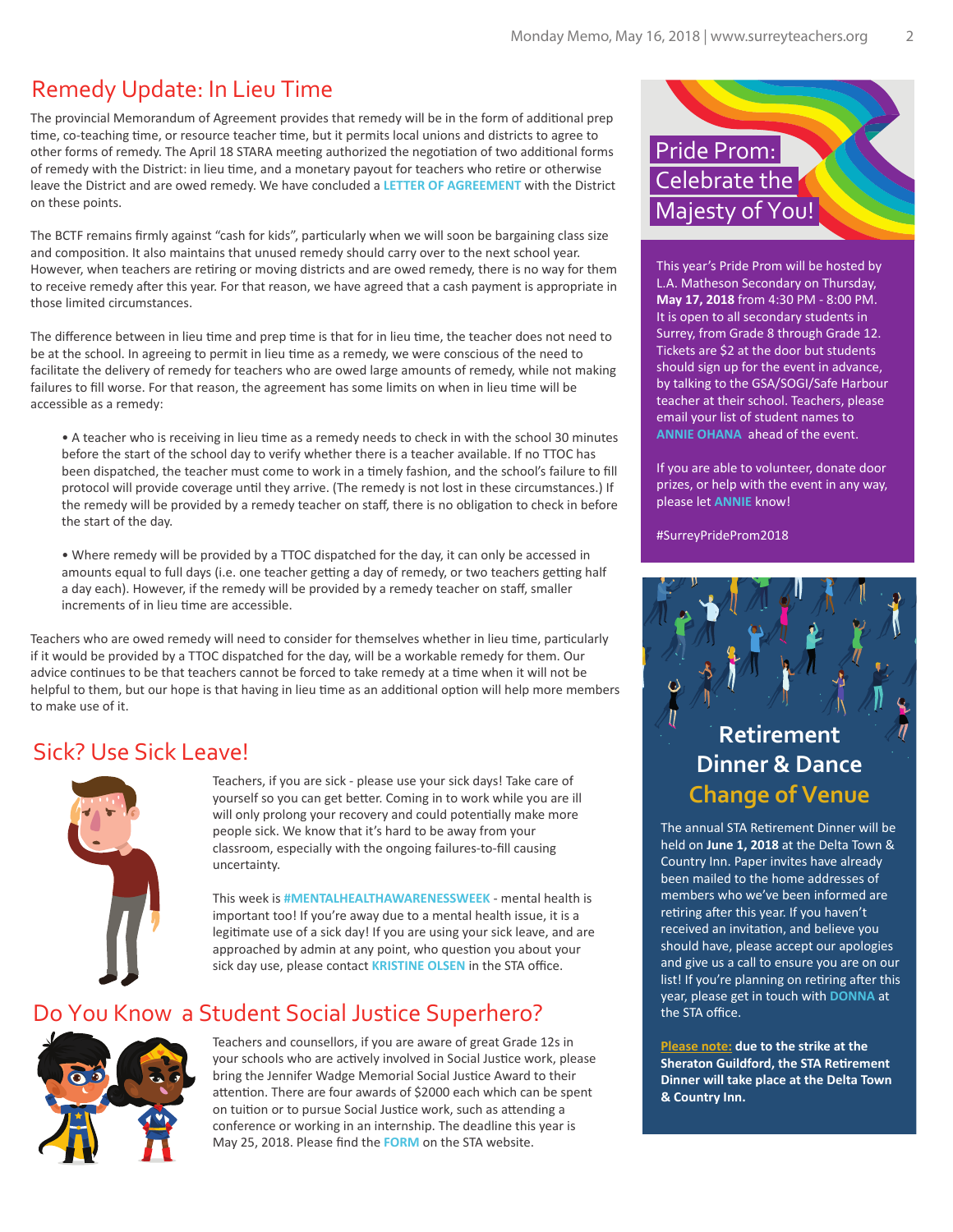#### #STAConvention2018

Did you have a wonderful experience at this year's Convention? Was there a great workshop or presentation that you raved about afterwards to your friends? Many workshops filled up quickly, and we'd really love to hear your feedback. A survey will be sent out shortly. Look for it to help us make next year's Convention even better.

A BIG thank you to the members of this year's Convention Committee who did crazy amounts of work and volunteered countless hours coordinating this gigantic event. Also, a shout out to all the site coordinators who helped everyone figure out where they needed to be and solved any last-minute crises on the day of! If you'd like to help out with Convention next year, we'd love to have you! Many hands make light work!

#### STA Convention Committee **2019**

As you may know, we changed the structure of the May 4, 2018 STA Convention Day so that we had four sites: Aboriginal, Primary, Intermediate, and Secondary. For next year's convention we would like to continue with the four sites and are working on an idea to form convention sub-committees for each site. Since the STA Convention is an event put on by teachers for teachers, creating these sub-committees (each with their own budget) would allow teachers in these particular areas to come together to plan meaningful convention experiences for their colleagues. *that what is good for Indigenous people is good for the land, is good for the water, and ultimately is our only hope for fighting catastrophic climate change and ecological collapse. Our only hope. That connection*

**Aboriginal:** Over the past few years, there has been a well-established group of Aboriginal strand organizers, who have worked hard at providing an immersive experience for more and more teachers every year. If you are interested in helping teachers find ways to weave aboriginal education into their curriculum, this is the sub-committee for you.

Primary: K to 3 teachers, your work is so important in setting the foundations for our youngest students to become lifelong learners. Your expertise is unique and you are the perfect people to be recruiting and selecting presenters who can address your professional development needs.

**Intermediate:** Grades 4 -7 teachers, you build upon the work of your primary colleagues in ways that promote the academic and social growth of your students and you are the people who need to be shaping convention opportunities that are specific to the needs of your teaching cohorts.

Secondary: Since your work is very subject specific, your sub-committee would best be served by a variety of subject area teachers who can work to provide wide reaching convention opportuni�es for a very diverse audience in order to support your work of preparing young adults for their futures.

If you are interested in joining one of these sub-commi�ees, please contact **[JUNE JAMES](mailto:pd@surreyteachers.org)**, identifying which sub-committee you would prefer to join.

#### Teacher Feature

With nearly 6000 teachers in Surrey, it's not easy to get to know everyone! Sure, you probably know the colleagues at your school pretty well, but do you know what their day to day job is like? Our colleagues make up such a diverse group of educators!

Typically, when people think about a "teacher", the first ideas that spring to mind are Elementary and Secondary. Both of those groups could be further categorized as Primary, Intermediate, Junior, and Senior in terms of the age of the students they teach. And in Secondary, teachers are responsible for different subject areas.

But what about your colleagues working as Integration Support Teachers, Teacher-Librarians, Counsellors, Learning Support Teachers, BASES Teachers, School Psychologists , Speech-Language Pathologists, teachers in District programs, or those at DEC working as District Helping Teachers? Wouldn't you be interested in knowing more about their work?

If you're able to share a brief synopsis of your role and duties unique to your day-to-day work, please send Kelly an email.

# Seeds Martice

**Oil Pipelines—Taking a Broader View** *By Julie Johnson, Environmental Justice Action Group member, CASJ* Environmental Jus�ce. This month's edition of the BCTF's social justice news magazine focuses on

S of work and The cover story addresses a local hot linute know that at this year's BCTF AGM, the *expansion by lobbying their local politicians and by participating in any protests or actions.* membership passed Resolu�on 302? It politicians and participate in protests or actions to oppose the expansion. Please are supported by the their union. Furthermore,  $\mathbf{r}$ *with at we are not telling you what to* you should consider ways in which you at welson Mandela" in might get involved. topic: the Kinder Morgan pipeline. Did you encourages locals to lobby their local do, but if you feel strongly about the issue,

**Naomi Klein sums it up in the Read "[THE SEEDS OF SOCIAL JUSTICE](https://bctf.ca/uploadedFiles/Public/SocialJustice/Publications/Seeds/May%202018%20Seeds.pdf)"** *What Art taught me that changed me and changed my life forever, was that what is good for Indigenous*  online. *people, what will ultimately fight poverty and heal trauma, is the return of the land. And he also taught me* 



Enjoy free access to explore Science World`s engaging exhibit galleries during Teachers' Night Out! Access quality resources and network with colleagues at this evening designed just for you. Highlights include live science demonstrations, access to The Science behind Pixar exhibit, exploring the Arts/Math/ADST cross-curricular connections, door prizes, in-person advice for planning field trips, and a 20% discount on toys and education resources in the Science Store.

**[SCIENCE WORLD TEACHERS' NIGHT OUT](https://www.scienceworld.ca/tno)  is happening on Tuesday, May 22 from 5:00 PM - 8:00 PM.**

#### CONTACT US!

Reach us by phone at **604-594-5353** or via **[EMAIL](mailto:sta@surreyteachers.org)**.

Please do not hesitate to call the STA office whenever you have a question or concern. We cannot emphasize enough the importance of getting advice from your Union on any employment related issue, even if it's only to confirm information you've received from another source.